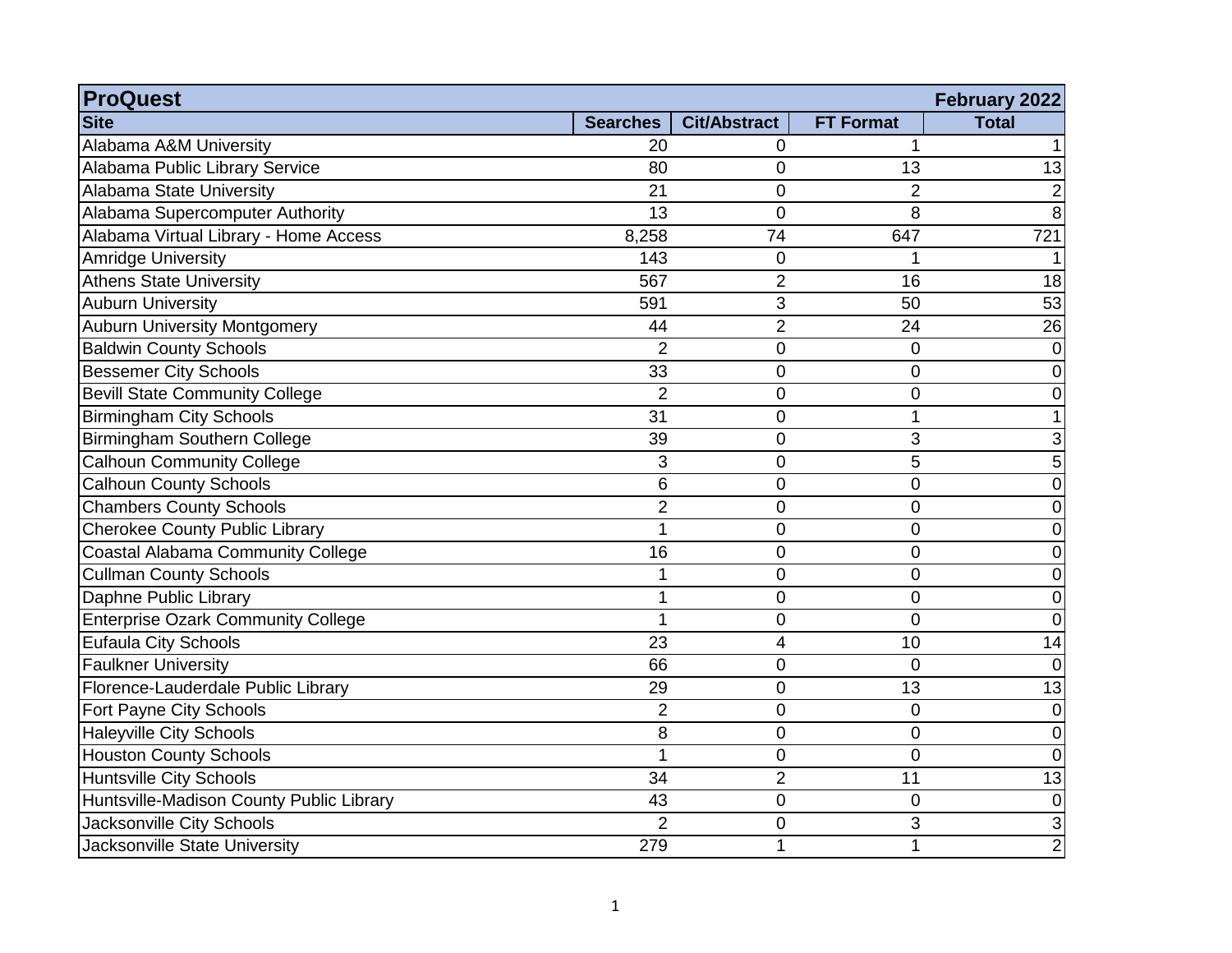| <b>Site</b>                                        | <b>Searches</b> | <b>Cit/Abstract</b> | <b>FT Format</b> | <b>Total</b>    |
|----------------------------------------------------|-----------------|---------------------|------------------|-----------------|
| <b>Jasper City Schools</b>                         | 3               | 0                   | 0                |                 |
| Jefferson County Schools                           | 10              | 0                   | 3                |                 |
| <b>Lauderdale County Schools</b>                   | 12              | $\overline{0}$      | 0                |                 |
| Lawson State Community College - Birmingham Campus | 1               | $\overline{0}$      | 1                |                 |
| <b>Limestone County Schools</b>                    | 1               | $\mathbf 0$         | 1                |                 |
| <b>Madison City Schools</b>                        | 5               | 0                   | 0                |                 |
| <b>Mobile County Schools</b>                       | 4               | $\mathbf 0$         | $\overline{2}$   |                 |
| <b>Mobile Public Library</b>                       | 5               | 0                   | 0                | 0               |
| Montgomery City-County Public Library              | 1               | $\overline{0}$      | 0                | 0               |
| <b>Montgomery County Schools</b>                   | 6               | $\mathbf 0$         | 3                | 3               |
| <b>Morgan County Schools</b>                       | 8               | 0                   | 0                | 0               |
| Northeast Alabama Community College                | $\overline{2}$  | $\mathsf 0$         | 0                | 0               |
| Oakwood University                                 | 45              | $\overline{2}$      | 5                |                 |
| <b>Pelham City Schools</b>                         | 12              | 0                   | 0                | 0               |
| <b>Phenix City Schools</b>                         | 9               | $\mathsf 0$         | 6                | 6               |
| Samford University                                 | 97              | $\mathbf 0$         | 16               | 16              |
| <b>Shelby County Schools</b>                       | $\overline{2}$  | 0                   | 1                |                 |
| <b>Shelton State Community College</b>             | 6               | $\overline{0}$      | 0                | 0               |
| <b>Snead State Community College</b>               | 1               | 0                   | 0                | 0               |
| <b>Spring Hill College</b>                         | 27              | $\mathbf 0$         | 0                | 0               |
| St. Clair County Schools                           | 1               | 0                   | 1                |                 |
| <b>Troy University</b>                             | 1,238           | $\overline{7}$      | 31               | 38              |
| <b>Trussville City Schools</b>                     | 4               | 0                   | 4                |                 |
| <b>Tuscaloosa County Schools</b>                   | 1               | $\overline{0}$      | 1                |                 |
| <b>Tuskegee University</b>                         | 52              | $\mathbf 0$         | 4                |                 |
| University of Alabama                              | 1,975           | 25                  | 71               | $\overline{96}$ |
| University of Alabama Birmingham                   | 1,207           | $\overline{4}$      | 72               | 76              |
| University of Alabama Huntsville                   | 359             | 0                   | 9                | 9               |
| University of Mobile                               | 312             | $\mathbf 0$         | $\overline{0}$   | $\Omega$        |
| University of Montevallo                           | 42              | 1                   | 25               | 26              |
| University of North Alabama                        | $\overline{92}$ | $\mathbf 0$         | 21               | $\overline{21}$ |
| University of South Alabama                        | 183             | 0                   | 11               | 11              |
| Vestavia Hills Schools                             | 1               | $\mathbf 0$         | $\mathbf 1$      | $\mathbf{1}$    |